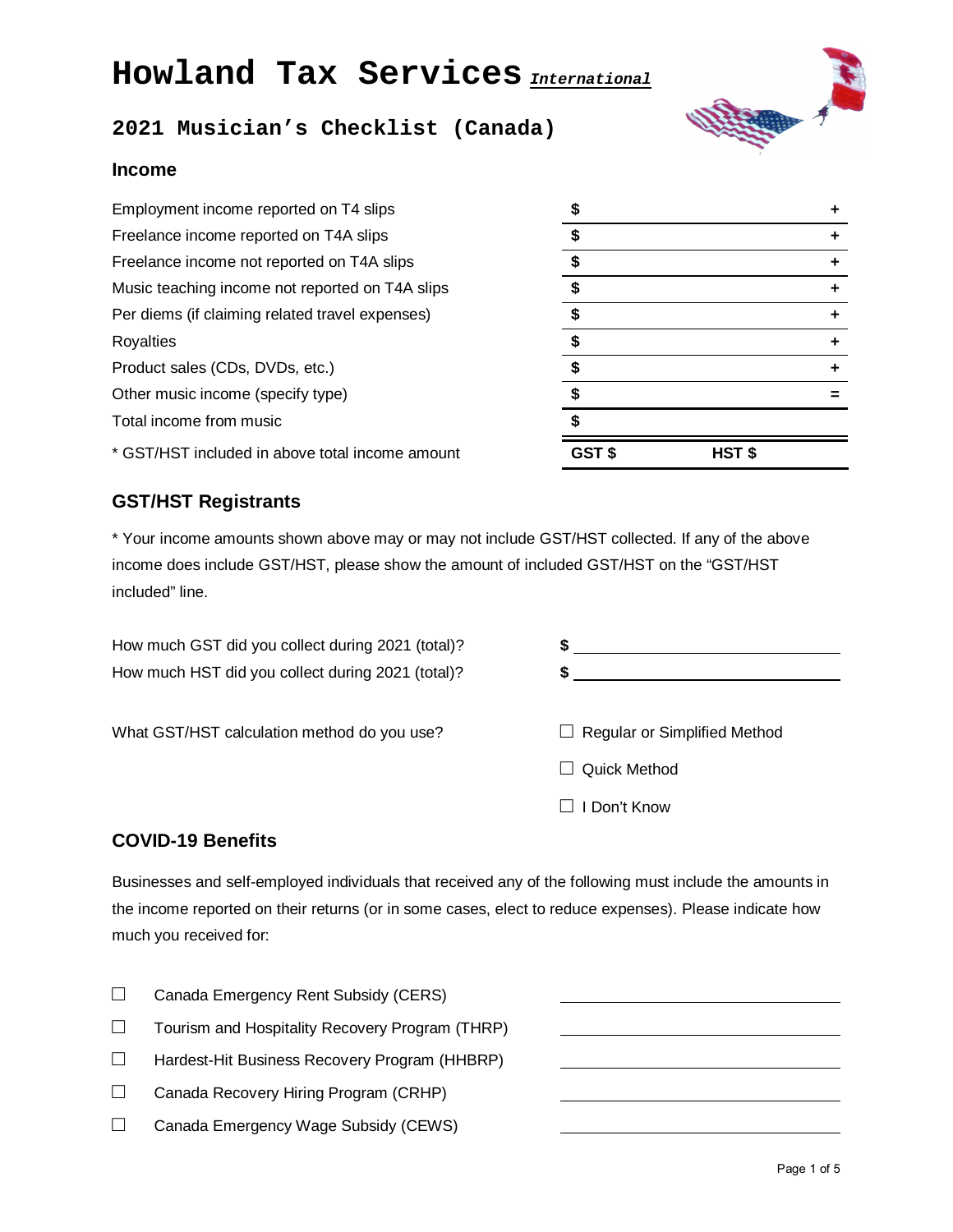## **Cost of Goods Sold**

If you maintain inventory for sale, such as CDs or other merchandise:

| (i.e. number of CDs on hand)<br>Costs incurred in 2021 to produce new inventory:<br>Manufacturing costs<br>Wage or subcontract costs<br>Other costs<br><b>Zero Emission Vehicles</b> |
|--------------------------------------------------------------------------------------------------------------------------------------------------------------------------------------|
|                                                                                                                                                                                      |
|                                                                                                                                                                                      |
|                                                                                                                                                                                      |
|                                                                                                                                                                                      |
|                                                                                                                                                                                      |
|                                                                                                                                                                                      |
|                                                                                                                                                                                      |
|                                                                                                                                                                                      |
|                                                                                                                                                                                      |
| Did you acquire a new zero emission vehicle during 2021?                                                                                                                             |
| $\Box$ Yes<br>$\Box$ No                                                                                                                                                              |
|                                                                                                                                                                                      |
| A zero-emission vehicle is a plug-in hybrid with battery capacity of at least 7kWh, or either a fully electric                                                                       |
| vehicle or a vehicle fully powered by hydrogen.                                                                                                                                      |
| <b>Expenses</b>                                                                                                                                                                      |
| It is important to have receipts or statements to document all expenses. Credit card or bank statements                                                                              |
| are generally not considered to be adequate documentation.                                                                                                                           |
|                                                                                                                                                                                      |
| <b>GST/HST Registrants</b><br>Expenses include GST/HST                                                                                                                               |
| Indicate if expenses include GST/HST<br>Expenses don't include GST/HST                                                                                                               |
| Accounting, tax preparation, legal, consulting                                                                                                                                       |
| Advertising, promotion, publicity                                                                                                                                                    |
| <b>Bad debts</b>                                                                                                                                                                     |
| Bank charges - for business bank accounts                                                                                                                                            |
| Business tax, fees, licenses                                                                                                                                                         |
| Cell phone charges (airtime) - business portion only                                                                                                                                 |
|                                                                                                                                                                                      |
|                                                                                                                                                                                      |
| Concert clothing - purchases                                                                                                                                                         |
| Concert clothing - cleaning, alterations                                                                                                                                             |
| Convention expenses                                                                                                                                                                  |
| Delivery, shipping                                                                                                                                                                   |
| Equipment rentals<br>Hairstyling, cosmetics (performers only)                                                                                                                        |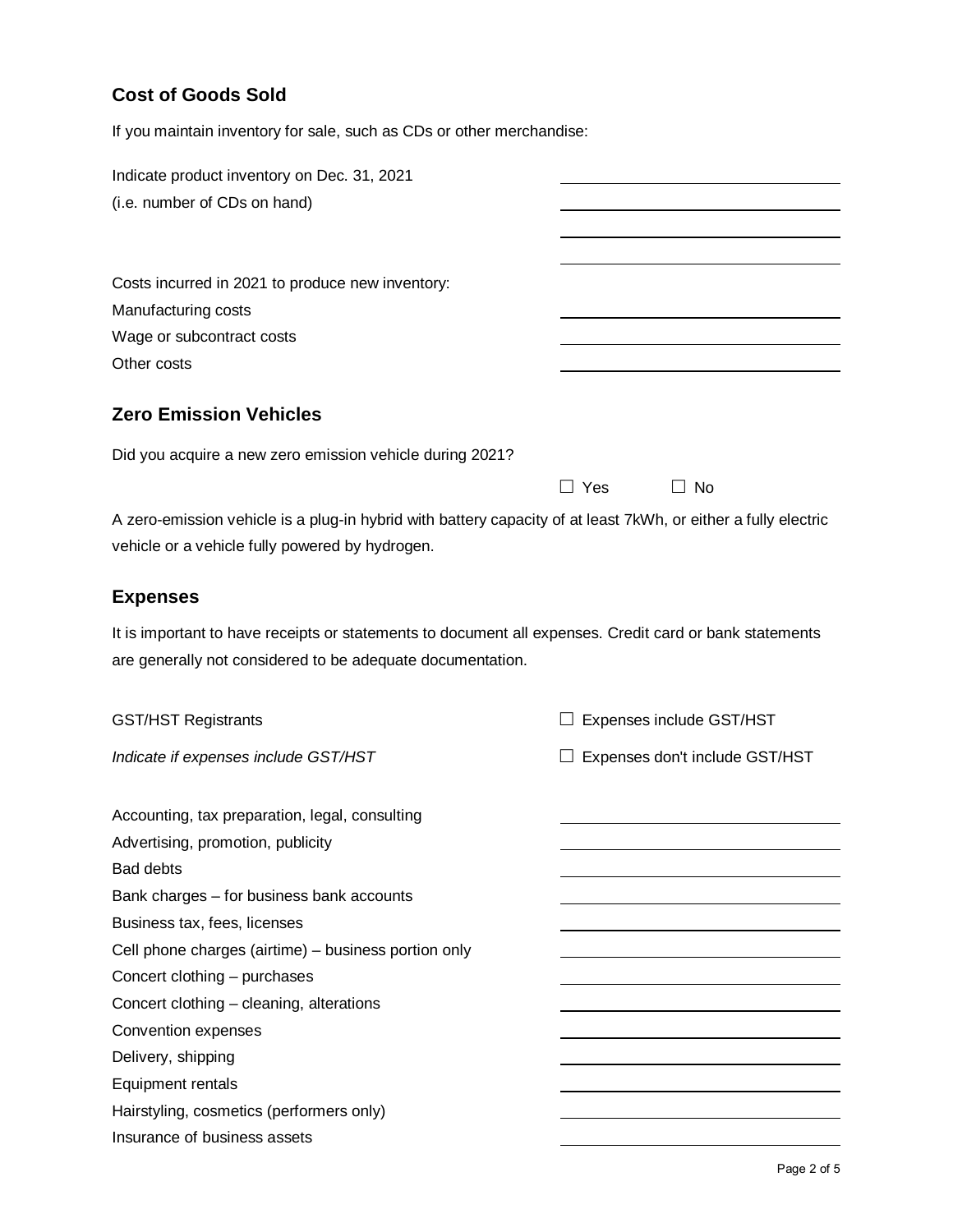Interest on business loans Internet access – business portion only Maintenance and repairs Management and administration fees Meals and entertainment – enter total amounts

- for documented business meetings
- for business travel outside home city

Music or art supplies (breakdown)

Membership fees – OCSM, RMA, etc. Music lessons Office/studio rent Office supplies (i.e. postage, stationary, photocopying) Other supplies and materials Professional development (specify) Research costs Salaries, wages, benefits Subcontract fees (i.e. agent, accompanist, copyist) Subscriptions to industry periodicals Supplies (breakdown)

Telephone – business portion only Training courses – board, lodging, tuition (provide breakdown) Travel (not including auto expenses) Union dues – not shown on T4 or T4A Utilities – not included in Business Use of Home Website hosting and domain name registration

Medical premiums for \*private\* health plans (i.e. PHSP or Blue Cross premiums, but not MSP)

Other expenses (provide breakdown)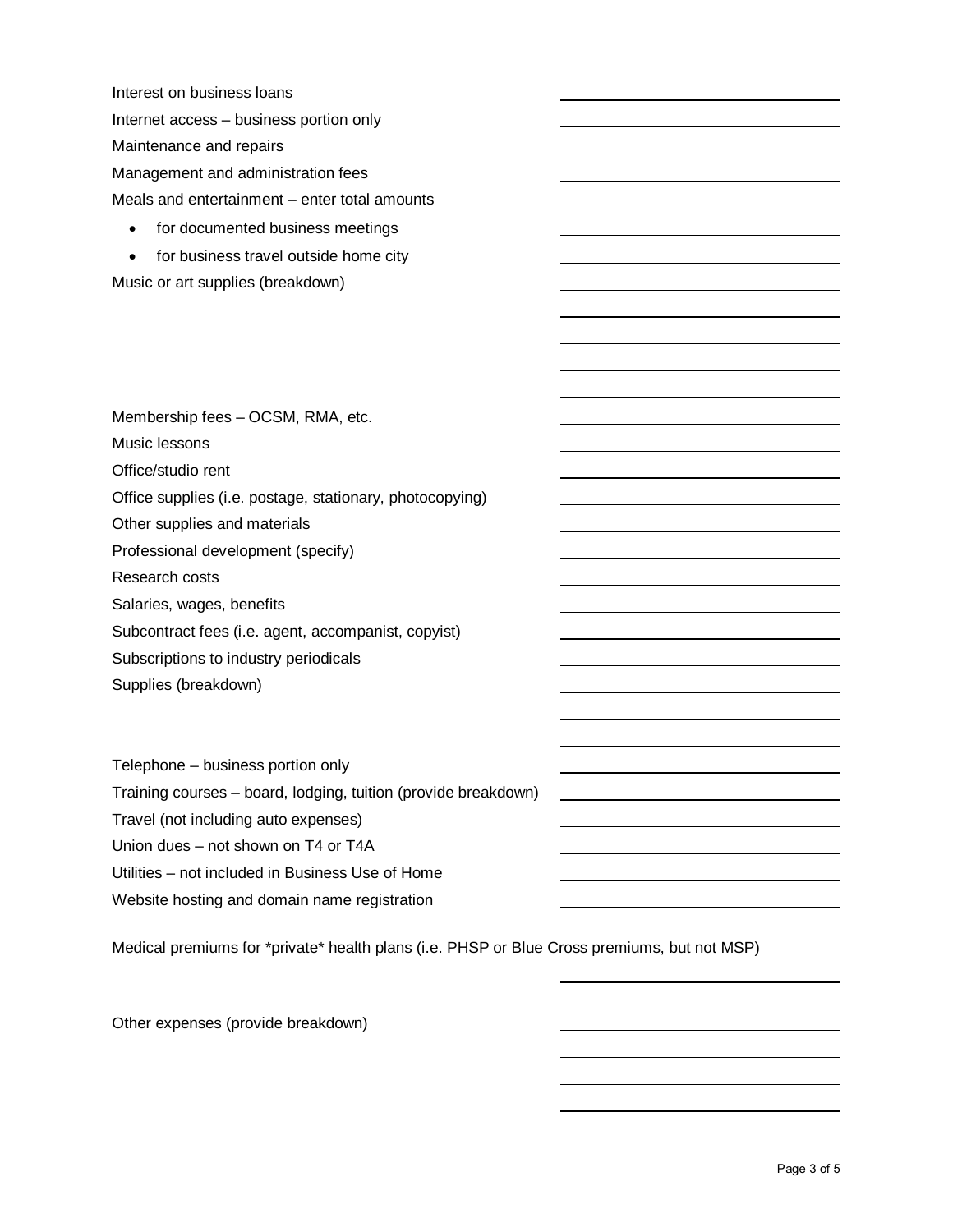## **EI for Self-Employed Taxpayers**

Have you entered into an agreement with the Canada Employment Insurance Commission (through Service Canada) to participate in Employment Insurance (EI) for the Self-Employed? If yes, please indicate the date of registration:

### **Business Use of Home**

| Total square footage of home                      |  |
|---------------------------------------------------|--|
| Square footage of areas used for musical purposes |  |

|  |  | Did you use the business area of the home exclusively for business purposes? |  |
|--|--|------------------------------------------------------------------------------|--|
|  |  |                                                                              |  |

|  | $\Box$ Yes $\Box$ No |  |
|--|----------------------|--|
|  |                      |  |

Please note: if an area was used partly for business and partly for personal purposes, please indicate that area's square footage and the percentage of time it was used for business purposes. If you work as an \*employed\* musician, time spent in the home office working on employment activities is considered personal, unless more than 50% of the job's activities are performed in the home office, and the employer certifies that this time is required under the terms of your contract.

| Square footage of area not exclusively for business: |  |
|------------------------------------------------------|--|
| Percentage of time spent used for business purposes: |  |
|                                                      |  |
| Mortgage interest (obtain statement from lender)     |  |
| Rent                                                 |  |
| Insurance                                            |  |
| Home maintenance and repairs                         |  |
| Electricity                                          |  |
| Heat                                                 |  |
| Water                                                |  |
| <b>Security System</b>                               |  |
| Other utilities                                      |  |
| Property taxes                                       |  |
| Strata fees                                          |  |
| Other expenses                                       |  |
|                                                      |  |

Write down the total amounts for the home, even if you did not personally pay all of the expenses.